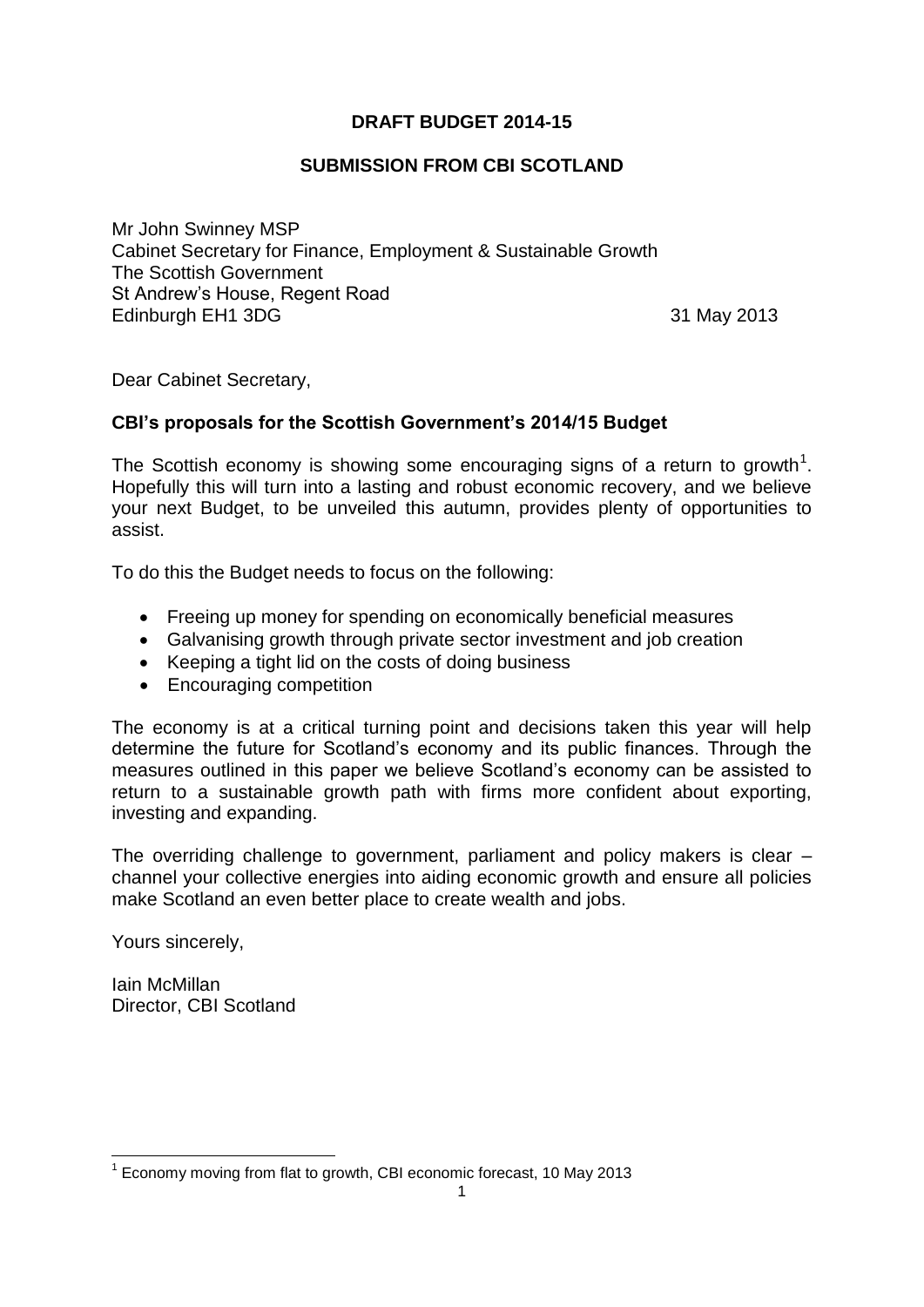# **Freeing up money for spending on economically beneficial measures**

The Scottish Government has a substantial remit and £30 billion annual budget, and there are always ways of doing things differently and better. A bolder approach to making savings in devolved public expenditure would free up money for spending on more economically beneficial and growth enhancing areas of government policy. It would also negate the need for any further new tax rises. There are plenty of options for reshaping devolved spending, and while some may not be easy politically, now is the time to grasp the nettle.

# **Role of the State**

Ahead of the next devolved Spending Review there ought to be a public debate about the role of the State, including whether the balance between current and investment spending is appropriate. In the meantime every Scottish Minister and spending authority should ask themselves six key questions every time they think about spending taxpayers' money: Is this something government needs to continue to do? Does this service remain a priority given funding constraints, or could better outcomes be delivered if the funding was spent elsewhere? Is this something that could be done more efficiently? Is this something that could be delivered better by the private or not-for-profit sector? Is this a service that can be re-engineered to deliver a better outcome? Is this service really necessary at all? If this kind of thinking were applied across the public sector savings could be made while improving or maintaining the quality of services.

## **Costs of government**

With its significant role in the economy the public sector should be as productive as possible. The Scottish Government should be relentless in looking to make further savings, for example through: making Scottish Water less reliant on the public purse (as has previously been advocated by the Independent Budget Review, Royal Society of Edinburgh, and the Scottish Futures Trust); continuing to contain the public sector wage bill; reducing costs through greater levels of outsourcing; further asset sales; and introducing a graduate contribution to the cost of students' university education.

## **Further structural reform**

The Scottish Government has recently undertaken structural reform of the police and fire services, designed to maintain service quality and reduce costs. Further positive structural reform could be applied elsewhere in the devolved public sector, for example: speeding up the integration of health and social care; reducing from 32 the number of local authorities, towards a model based on larger authorities including metropolitan areas covering the principal cities; reducing from 14 the number of rates assessors.

# **End ring-fencing of health**

Health spending has been given the highest priority in recent Budgets. Health now  $accounts$  for 35 per cent<sup>2</sup> of the Scottish Government's spending, and received the largest increase of any portfolio in the 2013/14 Budget. It commands a significant amount of money and the decision to ring-fence its funding has consequences for all

 2 Briefing paper on 2013/14 Budget prepared for Holyrood's Finance Committee by Professor David Bell, Sep 2012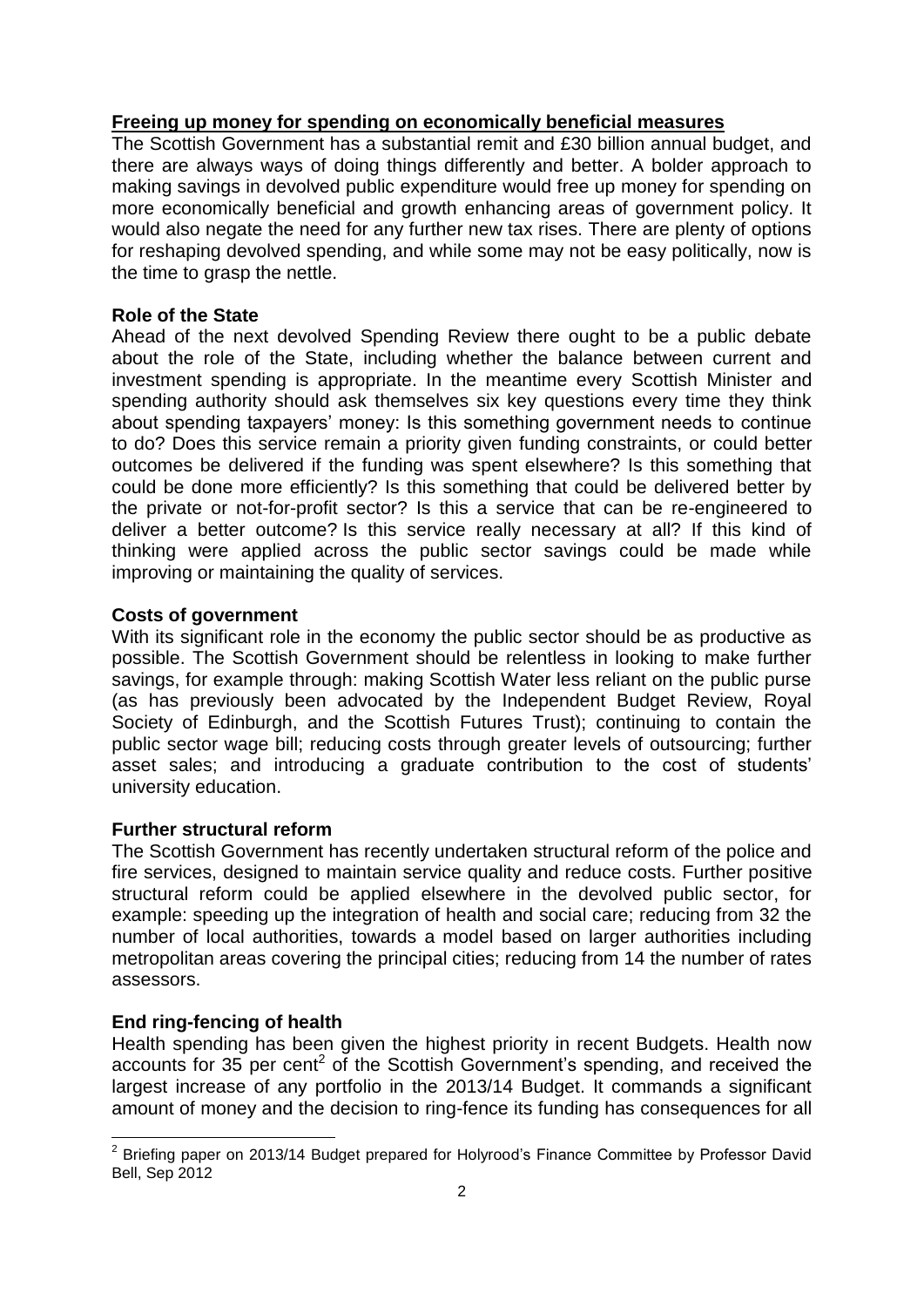other areas of devolved spending. The focus should shift to preventative spending, and the ring-fencing of health spending should end when this current 3-year Spending Review period concludes. Furthermore, the health service should be allowed to capitalise on the expertise and economies of scale on offer from external providers and make more use of them, e.g. hospital catering, hospital cleaning, GP services.

#### **Galvanising growth through private sector investment**

The Scottish Government should continue to invest in the economy, prioritising growth enhancing spending that supports and encourages business investment and exports.

#### **Capital expenditure**

Recent CBI research<sup>3</sup> has shown that high quality infrastructure such as digital and transport is an important determinant when companies are looking at where to invest. Good infrastructure builds the nation's long term economic capacity, facilitates private sector investment, helps overcome our location on the periphery of our major markets, and minimises future maintenance bills and congestion. While there will always rightly be debate over individual projects, a long term political consensus over the importance of good quality and economically beneficial infrastructure should be a priority.

The use of private finance through the £2.5 billion NPD/PFI programme and the funding of further capital expenditure through Tax Increment Financing and National Housing Trust models is encouraging and represents investment that would otherwise not happen or not happen for a considerable period. It also helps unlock private investment. However, the Scottish Government should build on these positive developments by seeking to spend a greater proportion of its budget on investments that support wealth creation and connectivity between our major cities, particularly to the North and North East. It should prioritise a further injection of capital spending, for example on smaller-scale projects including roads and affordable housing, which benefit from the high construction multiplier<sup>4</sup> without suffering the long lead in times that can affect more major projects. It should also examine further the scope to bring forward repair, maintenance and improvement works, for example on its roads network. Research undertaken by the CECA $5$  has shown that 3,000 jobs are created for every 1,000 in the construction of infrastructure, for example through the manufacturing supply chain and extractive industries.

## **Skills and innovation**

A focus on skills development must remain a priority for the devolved Budget, particularly on STEM skills which are crucial for those economic sectors with the brightest prospects. Skills Development Scotland, with a budget of £187 million in the current financial year<sup>6</sup>, is increasingly being seen as providing welcome support for students in the form of careers advice and for employers in helping to recruit

 3 'Better connected, better business', CBI/KPMG infrastructure survey 2012, 14 September 2012

 $4$  For every £1 invested in construction some £2.84 is generated for the wider economy – CBI UK's

Budget submission, 25 February 2013 5 'Securing our economy: the case for infrastructure', CECA, May 2013

<sup>&</sup>lt;sup>6</sup> Letter from Youth Employment Minister to chairman of SDS, 7 April 2013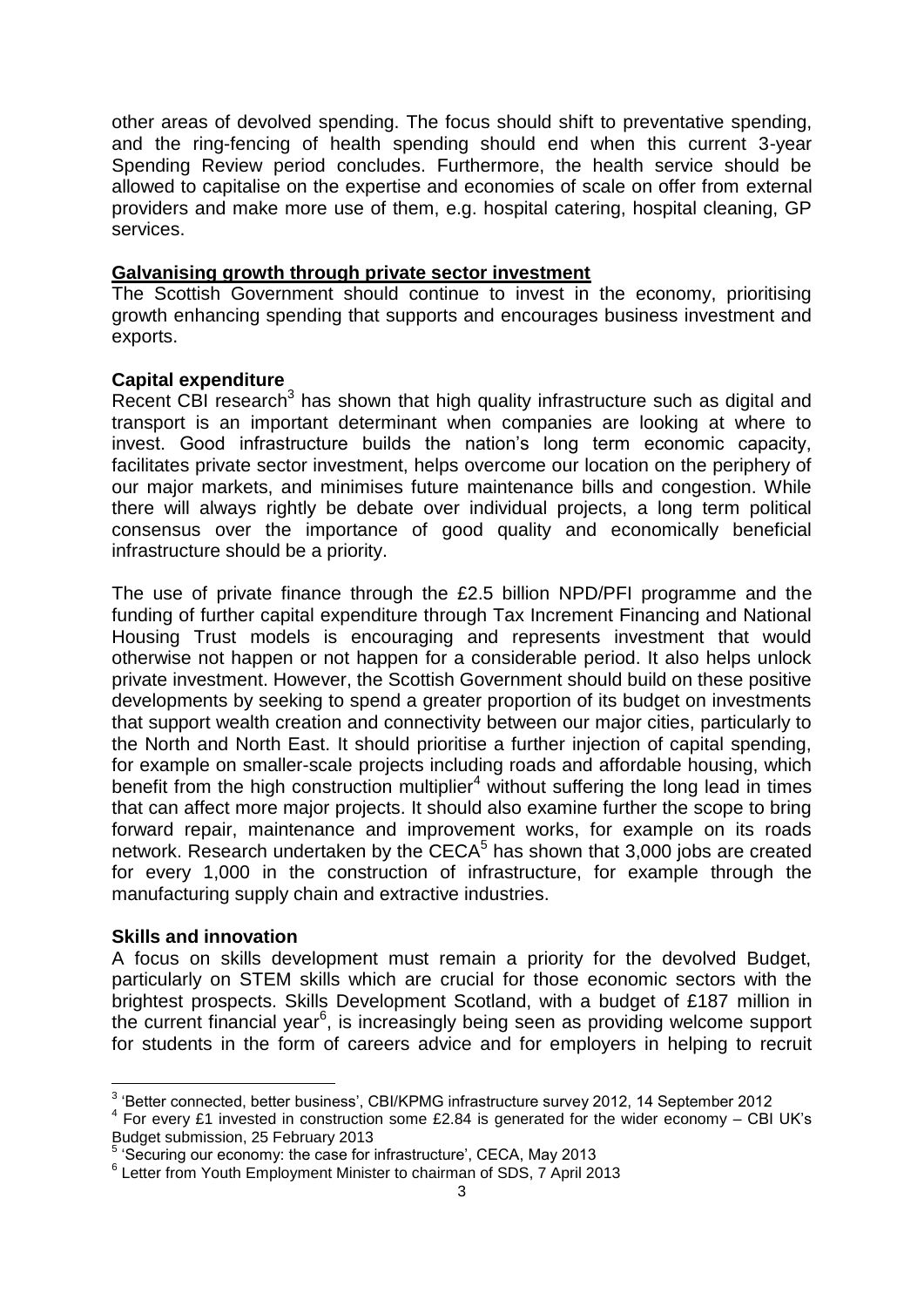apprentices, provide training opportunities, accrediting young people as work ready, and signposting employers to available support.

The success of Scottish business is greatly dependent on the research excellence, innovation and graduate talent that is produced by our universities, and we are fortunate in Scotland in have a higher education sector that punches well above is weight internationally. However, the Scottish Government's own research<sup>7</sup> shows Scotland is already behind its competitors in terms of university funding as a percentage of GDP. If our universities are to remain internationally competitive and continue to deliver high standards of research and teaching to a significant number of Scottish students, then public funding must be maintained. At the same time, it is reasonable to expect graduates to make a financial contribution once their salaries have passed above a certain income threshold, e.g. £21,000 per annum.

#### **Exports, tourism and business support**

The Scottish Government should implement an aviation strategy to enhance Scotland's international air connectivity and export and tourism performance, and make it easier for firms to access overseas markets (particularly emerging markets) and customers. This should be backed up with a new EU-compliant version of the air route development fund.

The enterprise networks are right to be focusing their resources on seeking out sources of advantage, through those priority sectors deemed crucial to long term economic performance and on those small and medium sized firms with high-growth potential. The expansion of Scottish Development International's network of offices into rapidly growing overseas markets is similarly encouraging. Public expenditure through the enterprise agencies and the national tourism agency, Business Gateway and incubator support for start-ups, should be maintained and nurtured, not least if the ambitious target for 50% export growth by 2017 is to be realised. Grant schemes for inward investment and company expansion, together with the funds available from the Scottish Investment Bank, are viewed positively by our members as valuable means of stimulating private investment.

#### **Keeping a tight lid on the costs of doing business**

This is no time to impose further tax rises on business. Keeping taxes and other costs affecting businesses down and predictable helps firms remain competitive. It also helps to fund their investment plans, which is crucial in an era when retained profits are becoming a more important source of financing investment intentions.

#### **Taxation**

We applaud previous decisions to rule out the use of the Scottish Variable Rate, which would place a costly additional administrative burden on employers in both the public and private sectors. The CBI has supported the freezing of council tax, as previous increases in the tax far exceeded rises in both the retail and consumer prices indices. As a result of the freeze public anxiety over the tax has lessened and thus diminished demands for any wholesale changes which might place the administrative burden for calculating and collecting any replacement tax onto

 7 'Building a smarter future: towards a sustainable Scottish solution for the future of HE', Dec 2010, p34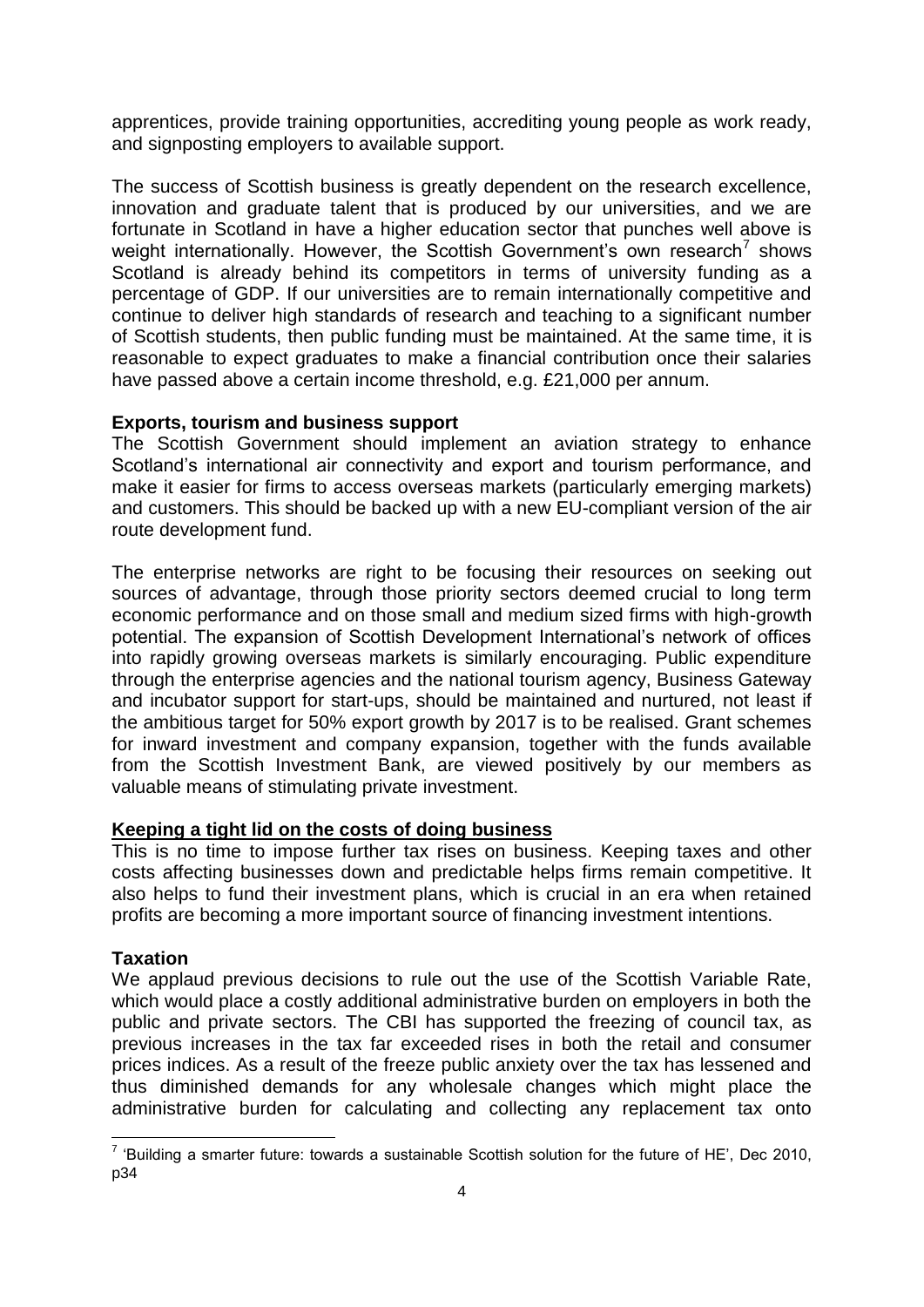employers, for example through a local income tax. We do accept that the council tax cannot remain frozen for ever, however any future increases must be kept to a minimum, perhaps by no more than annual inflation.

#### **New taxes**

The Scottish Government should use this Budget to provide early clarity over the likely rates to be applied under the new Land & Buildings Transactions Tax, which is to come into effect in spring 2015. The Scotland Act 2012 gives the Scottish Government the power to introduce, with immediate effect<sup>8</sup>, new devolved taxes in order to pursue desired policy outcomes or raise additional revenue. We would caution against introducing any new taxes which might make Scotland a more expensive and less attractive place to invest, live or visit.

#### **Non-domestic rates**

The commitment to maintain poundage rate parity with England is the right policy and should be maintained, as should the rates relief available to smaller firms. The recent decisions to depart from the uniform business rate and introduce a supplementary business rates levy on larger retailers, and also reduce the rates relief available to firms with empty commercial premises, is the wrong approach and will add £131 million to firms' rates bills during the current Spending Review period.

We remain deeply disappointed at these two tax rises and are concerned that these decisions open the door to further rises in rates. To build more predictability and certainty into the rates system, the Scottish Government should introduce a moratorium on any new or additional business rate levies during the remainder of this Spending Review period. We support the retention of the mandatory relief available for higher education institutions and the exemptions available for oil and gas pipelines and rural ATMs, which would otherwise raise the cost of providing these services. Any revenues accruing to councils through the new Business Rates Incentivisation Scheme ought to be transparently re-invested into resourcing local planning authorities, local economic development or improving local roads.

## **Charges and levies**

The Scottish Government increased planning application fees by 20 per cent this year, and to maintain business support there needs to be a commensurate and demonstrable improvement in the service that commercial applicants receive. We are concerned that the proposed new environmental levy on carrier bags could prove a costly administrative headache for retailers, at what remains a challenging time for the high street and after significant success recently in reducing the use of plastic bags. The Scottish Government has announced plans to allow water and sewerage charges to be levied on empty commercial premises from spring 2015, and we await further details as to the proposed level of charging and the amount that is expected to be raised.

## **Encouraging competition**

With several years of severe fiscal restraint ahead for the public finances, new thinking is needed on the delivery of public services. The need for every pound's

 8 '1st annual report on the implementation and operation of Part 3 (financial provisions) of the Scotland Act 2012', HM Treasury April 2013. Any new taxes need to be agreed with Westminster.